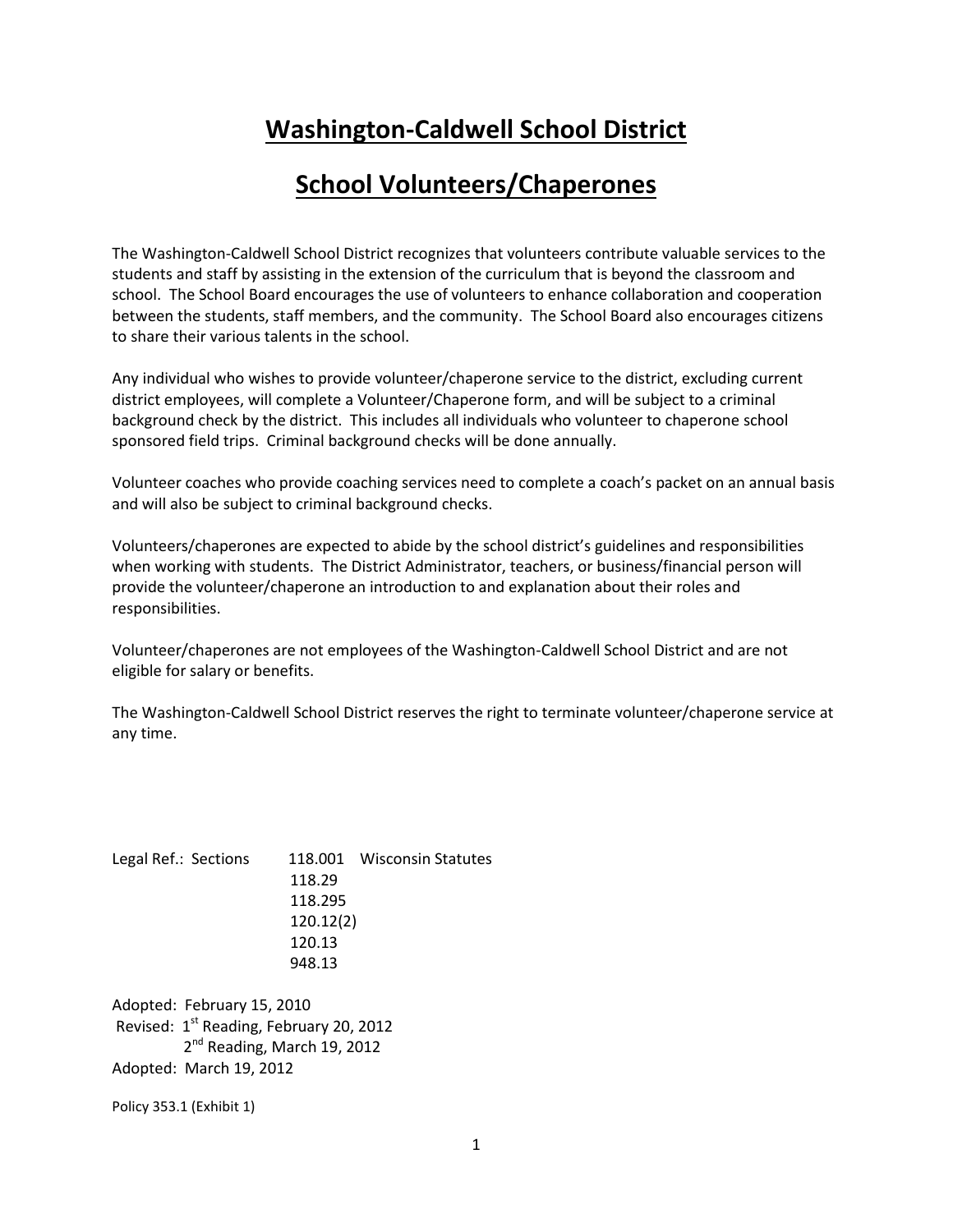### **WASHINGTON-CALDWELL SCHOOL DISTRICT VOUNTEER GUIDELINES & RESPONSIBILITIES**

The staff at Washington-Caldwell School District would like to thank you for volunteering your time to assist with the education of students at our school. This form outlines the expectations we have established for volunteers in our School. Please sign and return this form to your child's teacher.

- 1. Chaperones at Washington-Caldwell, we ask that you check in at the desk in the office when you arrive and pick up a volunteer badge to wear during your visit.
- 2. As a volunteer/chaperone, it will be necessary to respect the confidentiality rights of all students in the classroom. Confidentiality is of the utmost importance.
- 3. Volunteerism may be discontinued at administrative discretion.
- 4. Volunteers will not be paid any salary, stipend or benefits for their services.
- 5. Volunteers are restricted from access to student and employee Directory Data.

Policy 353.1 (Exhibit 1)

### **WASHINGTON-CALDWELL SCHOOL DISTRICT VOLUNTEER/CHAPERONE GUIDELINES AND RESPONSIBILITIES**

When serving as a volunteer/chaperone for the Washington-Caldwell School District, you are assisting in the extension of regular curriculum that is beyond the classroom and the school. We gratefully appreciate your willingness and time.

Your role as a volunteer/chaperone is an important one! Therefore, it requires your acceptance of and agreement to perform certain responsibilities. The guidelines and responsibilities have been established to not only ensure our students are safe but to also maintain the positive reputation of our staff, students, parents, and volunteers in our community. The purpose of this document is to provide you with an overview of those responsibilities, and identify appropriate responses to various situations that may arise during the course of a trip or event. Should you have any questions or concerns, please do not hesitate to contact the school office (262-662-3466).

#### **VOLUNTEER/CHAPERONE GUIDELINES REQUIREMENTS**

- Volunteer/chaperones must ride the bus with students to and from the field trip destination.
- A volunteer/chaperone is expected to be a good role model.
- A volunteer/chaperone must be willing and physically able to serve in a chaperone capacity.
- Siblings or other non-classroom individuals are not permitted to accompany
- volunteer/chaperones on a school district field trip or event (NO EXCEPTIONS).
- A volunteer/chaperone must be at least 21 years of age.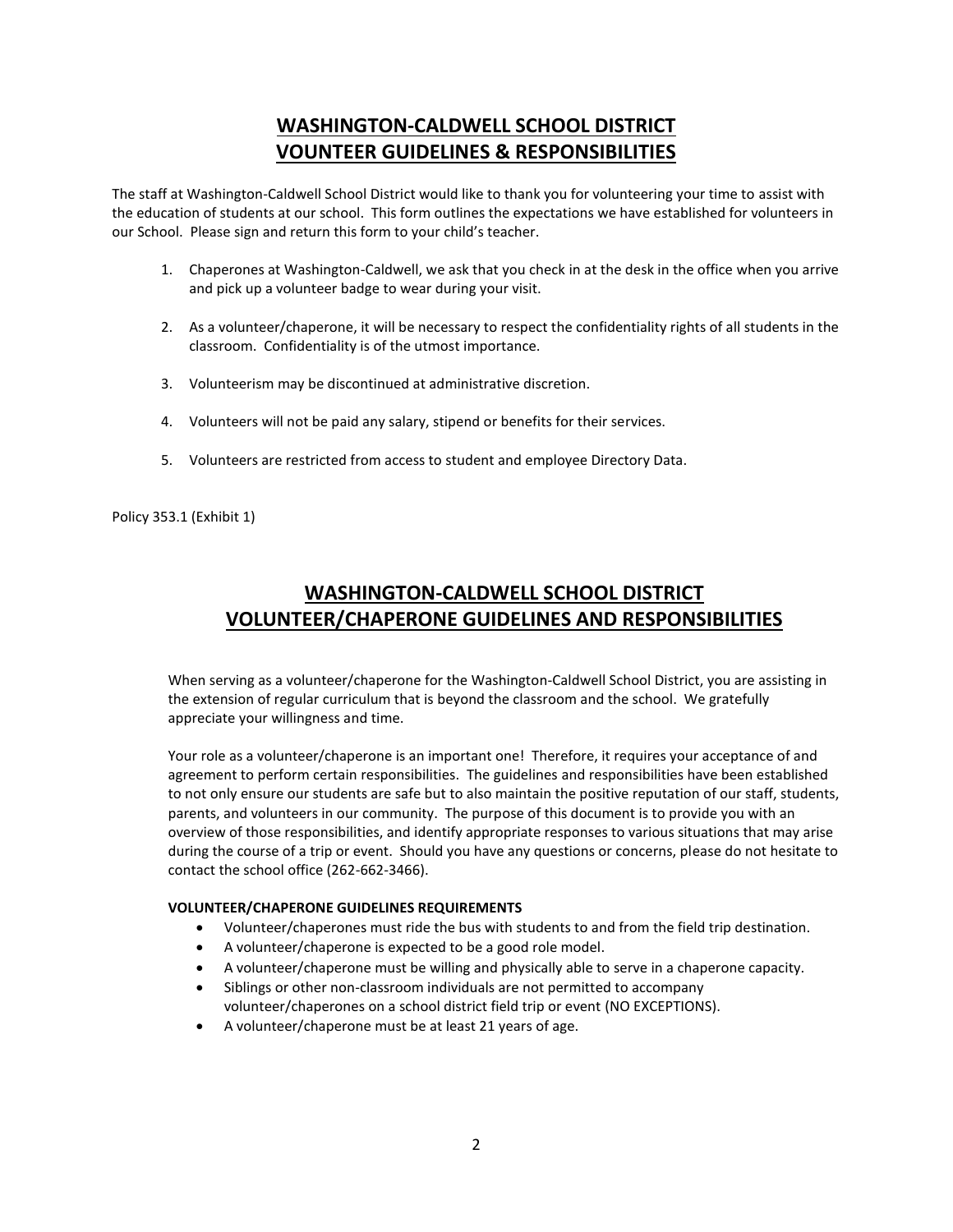#### **CHAPERONE RESPONSIBILITIES-GENERAL**

- Arrive on time as trips are planned to depart and return at specified times.
- Familiarize yourself with the itinerary and timeline, if applicable.
- Dress appropriately and wear a watch.
- Provide direct supervision of the students in your group, maintain close proximity to them at all times, and account for each child before leaving a designated area. (Count heads and check the list of names.)
- Focus your conversations towards the students in your group. This is a valuable time for you to talk with children about what they are learning on the field trip. Conversations with other chaperones detract from this learning experience.
- Privately direct any questions or concerns to the Washington-Caldwell staff member who is in charge.
- Follow the Washington-Caldwell School District's staff member's directions at all times as he/she assumes the overall responsibility of not only the children but also the chaperones.
- Cell phone use while chaperoning is limited to field trip situations only. Please save any calling or message retrieving until you return to school. Your full attention is needed in order to supervise students and ensure they are safe.
- Smoking and alcoholic consumption is strictly prohibited while serving as a chaperone.
- In fairness to the entire class, chaperones should refrain from spending their own money on other children in their group to avoid unfairness to other children.

#### **CHAPERONE RESPONSIBILITIES-EMERGENCY SITUATIONS**

- Child safety comes first. Be alert to potential dangers, strangers, and other unusual situations and never leave student(s) unattended or out of your sight.
- Do not take chances or place a child or yourself at risk. If necessary, remove yourself and the student(s) from the situation and notify the Washington-Caldwell School District staff immediately.
- Report any student illnesses or injury to the Washington-Caldwell School District staff immediately.
- Expect students to be respectful of you at all times. Report any specific concerns to Washington-Caldwell staff.
- Student school and school bus behavioral rules, as identified in the Washington-Caldwell School District Parent/Student Handbook, apply to field trips.
- Do not attempt to physically restrain a child. Unless a student poses an imminent threat to the safety of him/herself or others, chaperones should never physically handle a student. Should a child refuse to follow your directions, inform a teacher immediately. Discipline is under the direction and responsibility of the teacher.
- Do not administer **ANY** medications to a student.

#### \***While on a field trip for the protection of both the child and volunteer, there shall be a minimum:**

- 1. Two (2) adults present when one (1) child is alone, or
- 2. Two (2) children are present when only one (1) adult is supervising

This will be in force while taking bathroom breaks or walking alone.